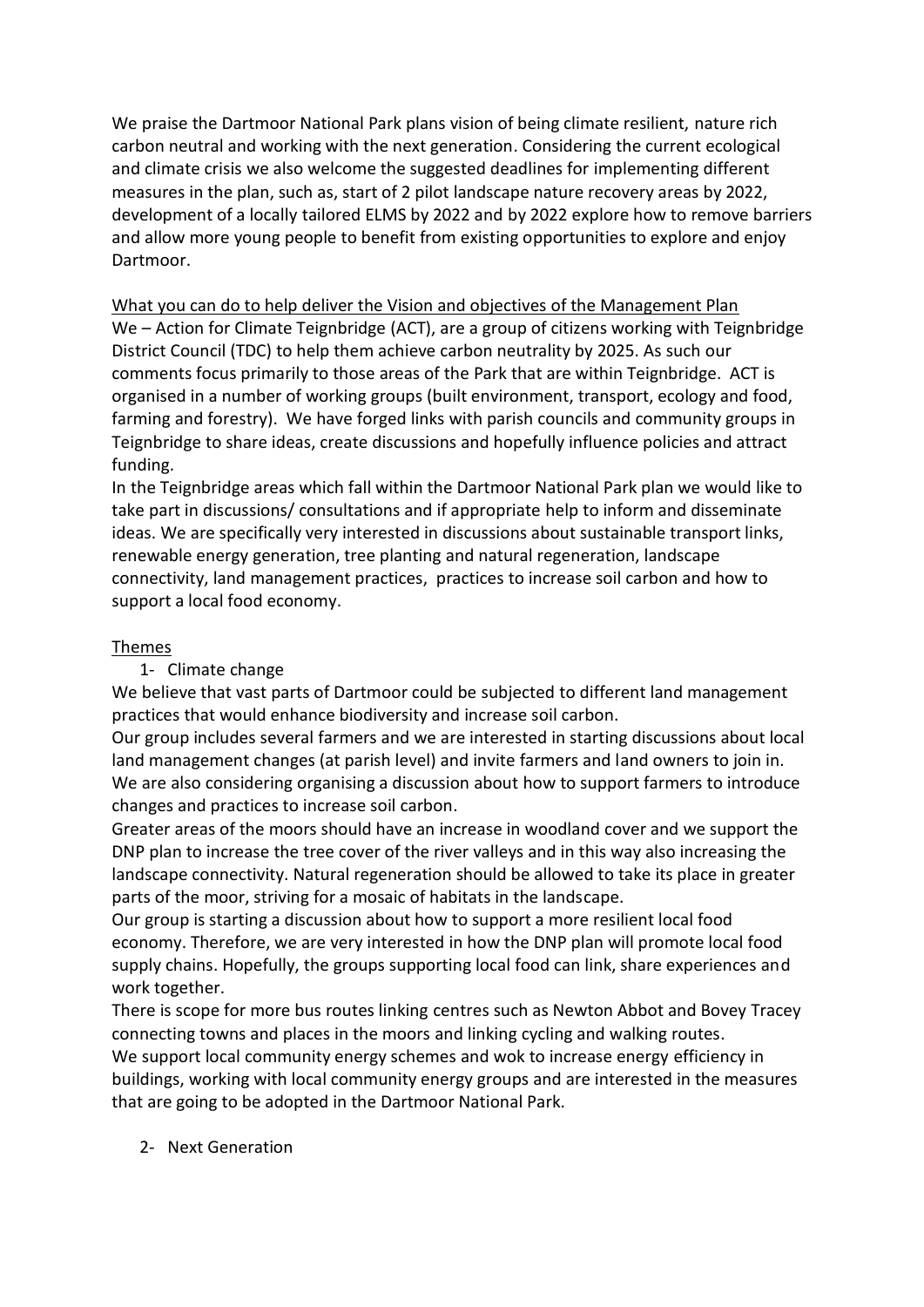Involving the next generation that lives in the Dartmoor and in the surrounding areas is key for a more sustainable future. We would suggest creating a trusted place/ platform for young people to express their opinions, such as the young people's assembly created to discuss Devon's climate emergency.

# 3- Nature and natural beauty

One of the proposals ACT has for parishes is the creation of the role of a parish wildlife warden. One of the roles such a person would have is to look at potential 'wildlife recovery areas' and map the landscape trying to link it up. Several parishes have already groups that were created to try to enhance the biodiversity/ wildlife of their area. We propose to organise a joint meeting for all those groups, to share experience and to start to talk about a vision to 'join/ connect the landscape'.

We would like to see the increase in tree cover on the river valleys in the upper part of the moors, connecting them to wooded areas in the lower river basins (Dart, Teign, Bovey, etc..). This should be achieved together with naturalising rivers and streams and restoring wetland habitats to increase water storage and increase biodiversity.

We also support the vision of connecting not just woodland areas, but providing a 'mosaic' of habitats that would be connected in the landscape, such as connecting the areas of heath, areas of wildflower meadows and water habitats (ponds, lakes, mires).

We would love to see some areas of the South moors be designated as nature recovery areas, areas such as the Bovey, Teign or Dart valleys.

We support a vision of a landscape with more woodland cover possibly supporting in the future the reintroduction of iconic species such as the pine martin and the beaver.

# 4- Cultural heritage

# 5- Farming and Forestry

As mentioned before, our group includes several farmers. We are interested in the discussion about farming practices that contribute to the increase in soil carbon and enhance biodiversity and are considering to start discussions about local land management changes and invite farmers and land owners to join in. Some simple measures such as letting hedges grow, increase biodiversity and store carbon.

Regarding management practices, we believe that swailing needs to be reduced and better controlled. Although, this has to be balanced with the control of fires in the summer months.

There is a need for a wide ranging discussion on grazing, biodiversity and greater biodiversity in the landscape.

We would like to see a thriving and supported forestry sector on Dartmoor. New opportunities should be forged to gain and share skills. Sustainable forestry businesses should be able to have the necessary infrastructure on their land to be able to carry out their activities.

As mentioned previously, our group is starting a discussion about how to support a more resilient local food economy. Therefore, we are very interested in how the DNP plan will promote local food supply chains. Hopefully, the groups supporting local food can link, share experiences and work together.

## 6- People